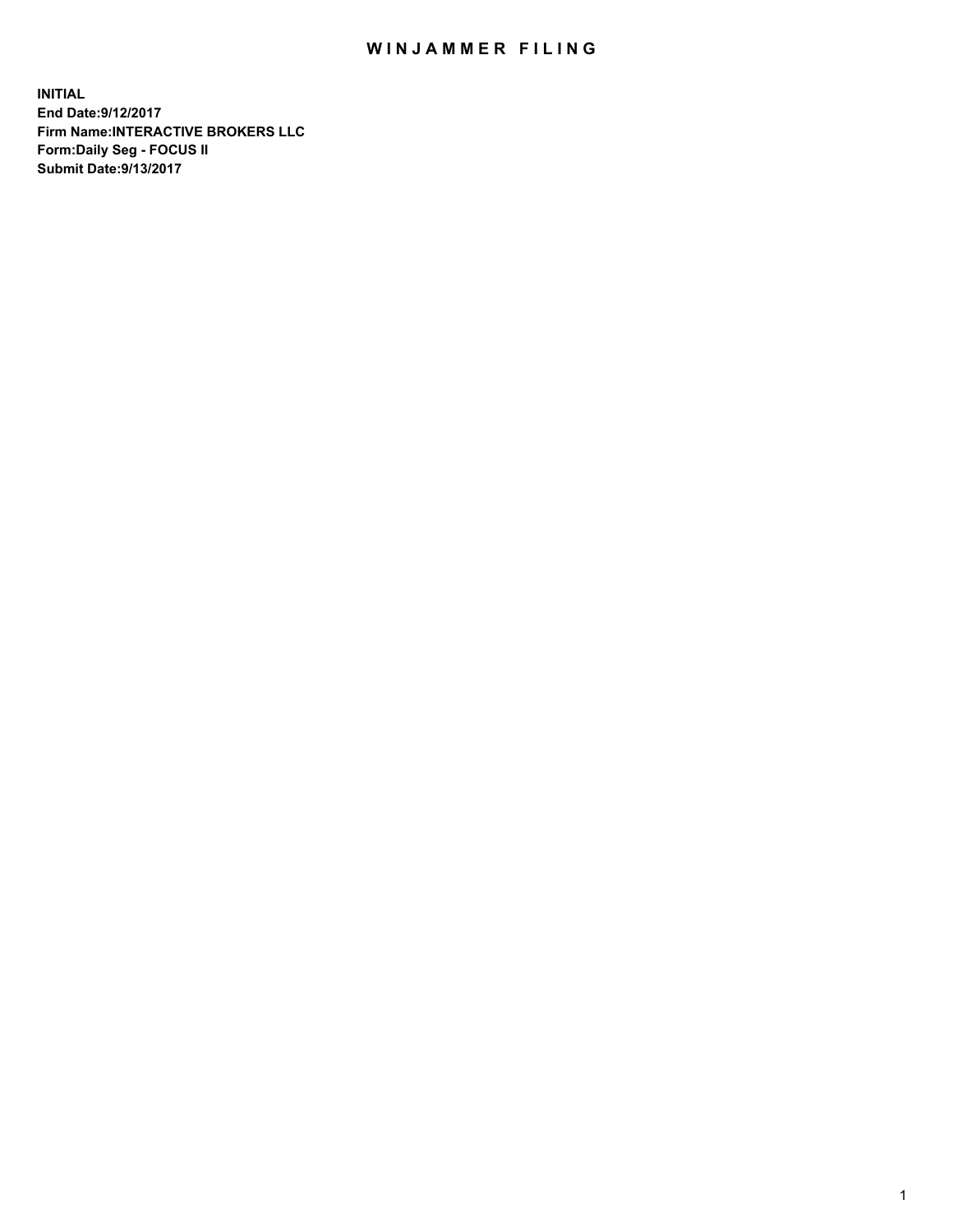## **INITIAL End Date:9/12/2017 Firm Name:INTERACTIVE BROKERS LLC Form:Daily Seg - FOCUS II Submit Date:9/13/2017 Daily Segregation - Cover Page**

| Name of Company<br><b>Contact Name</b><br><b>Contact Phone Number</b><br><b>Contact Email Address</b>                                                                                                                                                                                                                          | <b>INTERACTIVE BROKERS LLC</b><br>James Menicucci<br>203-618-8085<br>jmenicucci@interactivebrokers.c<br>om |
|--------------------------------------------------------------------------------------------------------------------------------------------------------------------------------------------------------------------------------------------------------------------------------------------------------------------------------|------------------------------------------------------------------------------------------------------------|
| FCM's Customer Segregated Funds Residual Interest Target (choose one):<br>a. Minimum dollar amount: ; or<br>b. Minimum percentage of customer segregated funds required:% ; or<br>c. Dollar amount range between: and; or<br>d. Percentage range of customer segregated funds required between: % and %.                       | $\overline{\mathbf{0}}$<br>0<br>155,000,000 245,000,000<br>00                                              |
| FCM's Customer Secured Amount Funds Residual Interest Target (choose one):<br>a. Minimum dollar amount: ; or<br>b. Minimum percentage of customer secured funds required:%; or<br>c. Dollar amount range between: and; or<br>d. Percentage range of customer secured funds required between:% and%.                            | $\overline{\mathbf{0}}$<br>0<br>80,000,000 120,000,000<br>0 <sub>0</sub>                                   |
| FCM's Cleared Swaps Customer Collateral Residual Interest Target (choose one):<br>a. Minimum dollar amount: ; or<br>b. Minimum percentage of cleared swaps customer collateral required:% ; or<br>c. Dollar amount range between: and; or<br>d. Percentage range of cleared swaps customer collateral required between:% and%. | $\overline{\mathbf{0}}$<br>$\underline{\mathbf{0}}$<br>0 <sub>0</sub><br>0 <sub>0</sub>                    |

Attach supporting documents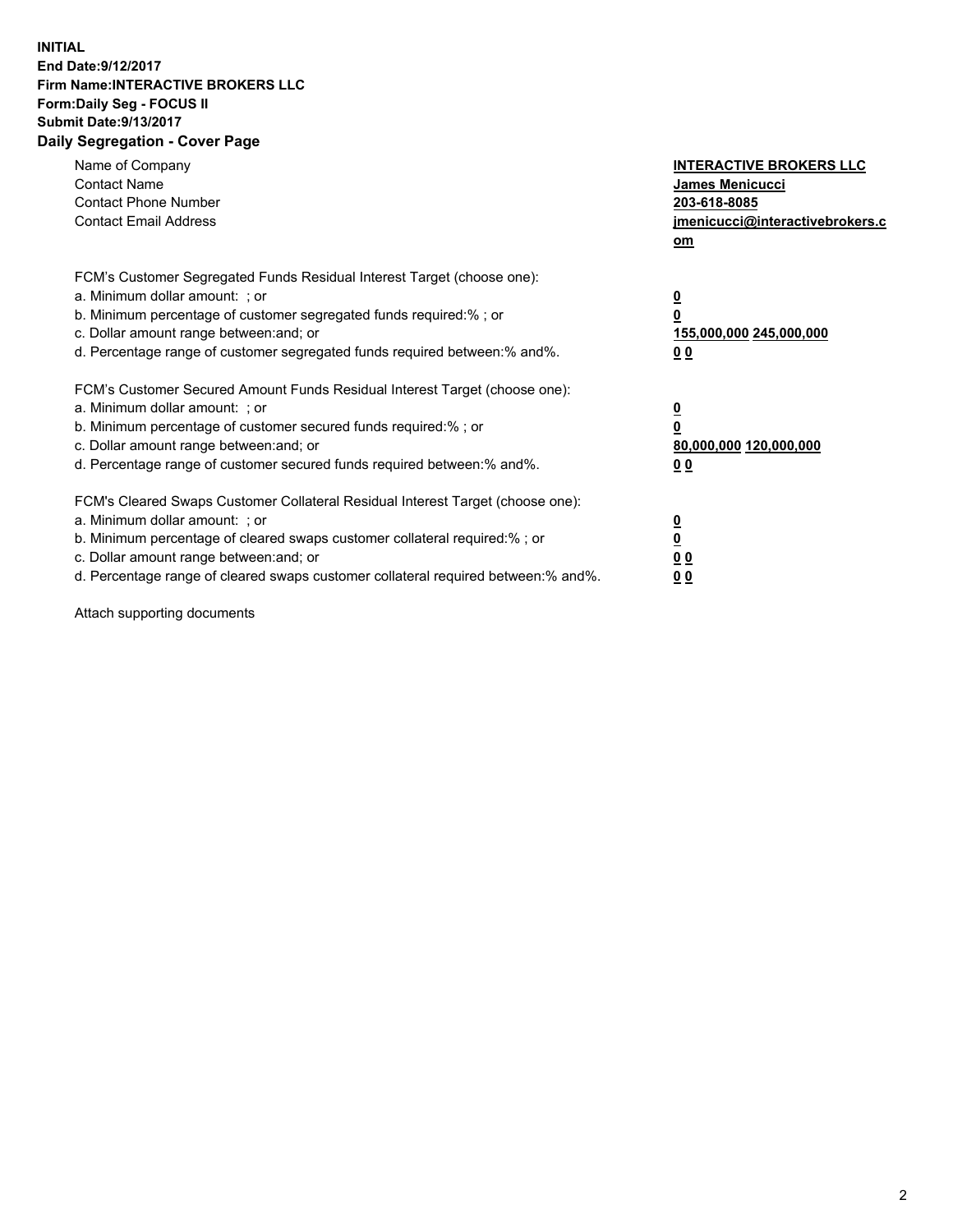## **INITIAL End Date:9/12/2017 Firm Name:INTERACTIVE BROKERS LLC Form:Daily Seg - FOCUS II Submit Date:9/13/2017 Daily Segregation - Secured Amounts**

|                | Daily Jegregation - Jeculed Aniounts                                                        |                                  |
|----------------|---------------------------------------------------------------------------------------------|----------------------------------|
|                | Foreign Futures and Foreign Options Secured Amounts                                         |                                  |
|                | Amount required to be set aside pursuant to law, rule or regulation of a foreign            | $0$ [7305]                       |
|                | government or a rule of a self-regulatory organization authorized thereunder                |                                  |
| 1.             | Net ledger balance - Foreign Futures and Foreign Option Trading - All Customers             |                                  |
|                | A. Cash                                                                                     | 391,538,818 [7315]               |
|                | B. Securities (at market)                                                                   | $0$ [7317]                       |
| 2.             | Net unrealized profit (loss) in open futures contracts traded on a foreign board of trade   | 325,143 [7325]                   |
| 3.             | Exchange traded options                                                                     |                                  |
|                | a. Market value of open option contracts purchased on a foreign board of trade              | <b>51,689</b> [7335]             |
|                | b. Market value of open contracts granted (sold) on a foreign board of trade                | <b>42,141</b> [7337]             |
| 4.             | Net equity (deficit) (add lines 1.2. and 3.)                                                | 391,873,509 [7345]               |
| 5.             | Account liquidating to a deficit and account with a debit balances - gross amount           | 3,249 [7351]                     |
|                | Less: amount offset by customer owned securities                                            | 0 [7352] 3,249 [7354]            |
| 6.             | Amount required to be set aside as the secured amount - Net Liquidating Equity              | 391,876,758 [7355]               |
|                | Method (add lines 4 and 5)                                                                  |                                  |
| 7.             | Greater of amount required to be set aside pursuant to foreign jurisdiction (above) or line | 391,876,758 [7360]               |
|                | 6.                                                                                          |                                  |
|                | FUNDS DEPOSITED IN SEPARATE REGULATION 30.7 ACCOUNTS                                        |                                  |
| $\mathbf{1}$ . | Cash in banks                                                                               |                                  |
|                | A. Banks located in the United States                                                       | 86,303,989 [7500]                |
|                | B. Other banks qualified under Regulation 30.7                                              | 0 [7520] 86,303,989 [7530]       |
| 2.             | Securities                                                                                  |                                  |
|                | A. In safekeeping with banks located in the United States                                   | 343,886,050 [7540]               |
|                | B. In safekeeping with other banks qualified under Regulation 30.7                          | 0 [7560] 343,886,050 [7570]      |
| 3.             | Equities with registered futures commission merchants                                       |                                  |
|                | A. Cash                                                                                     | $0$ [7580]                       |
|                | <b>B.</b> Securities                                                                        | $0$ [7590]                       |
|                | C. Unrealized gain (loss) on open futures contracts                                         | $0$ [7600]                       |
|                | D. Value of long option contracts                                                           | $0$ [7610]                       |
|                | E. Value of short option contracts                                                          | 0 [7615] 0 [7620]                |
| 4.             | Amounts held by clearing organizations of foreign boards of trade                           |                                  |
|                | A. Cash                                                                                     | $0$ [7640]                       |
|                | <b>B.</b> Securities                                                                        | $0$ [7650]                       |
|                | C. Amount due to (from) clearing organization - daily variation                             | $0$ [7660]                       |
|                | D. Value of long option contracts                                                           | $0$ [7670]                       |
|                | E. Value of short option contracts                                                          | 0 [7675] 0 [7680]                |
| 5.             | Amounts held by members of foreign boards of trade                                          |                                  |
|                | A. Cash                                                                                     | 83,385,725 [7700]                |
|                | <b>B.</b> Securities                                                                        | $0$ [7710]                       |
|                | C. Unrealized gain (loss) on open futures contracts                                         | 1,760,388 [7720]                 |
|                | D. Value of long option contracts                                                           | 51,689 [7730]                    |
|                | E. Value of short option contracts                                                          | -42,141 [7735] 85,155,661 [7740] |
| 6.             | Amounts with other depositories designated by a foreign board of trade                      | 0 [7760]                         |
| 7.             | Segregated funds on hand                                                                    | $0$ [7765]                       |
| 8.             | Total funds in separate section 30.7 accounts                                               | 515,345,700 [7770]               |
| 9.             | Excess (deficiency) Set Aside for Secured Amount (subtract line 7 Secured Statement         | 123,468,942 [7380]               |
|                | Page 1 from Line 8)                                                                         |                                  |
| 10.            | Management Target Amount for Excess funds in separate section 30.7 accounts                 | 80,000,000 [7780]                |
| 11.            | Excess (deficiency) funds in separate 30.7 accounts over (under) Management Target          | 43,468,942 [7785]                |
|                |                                                                                             |                                  |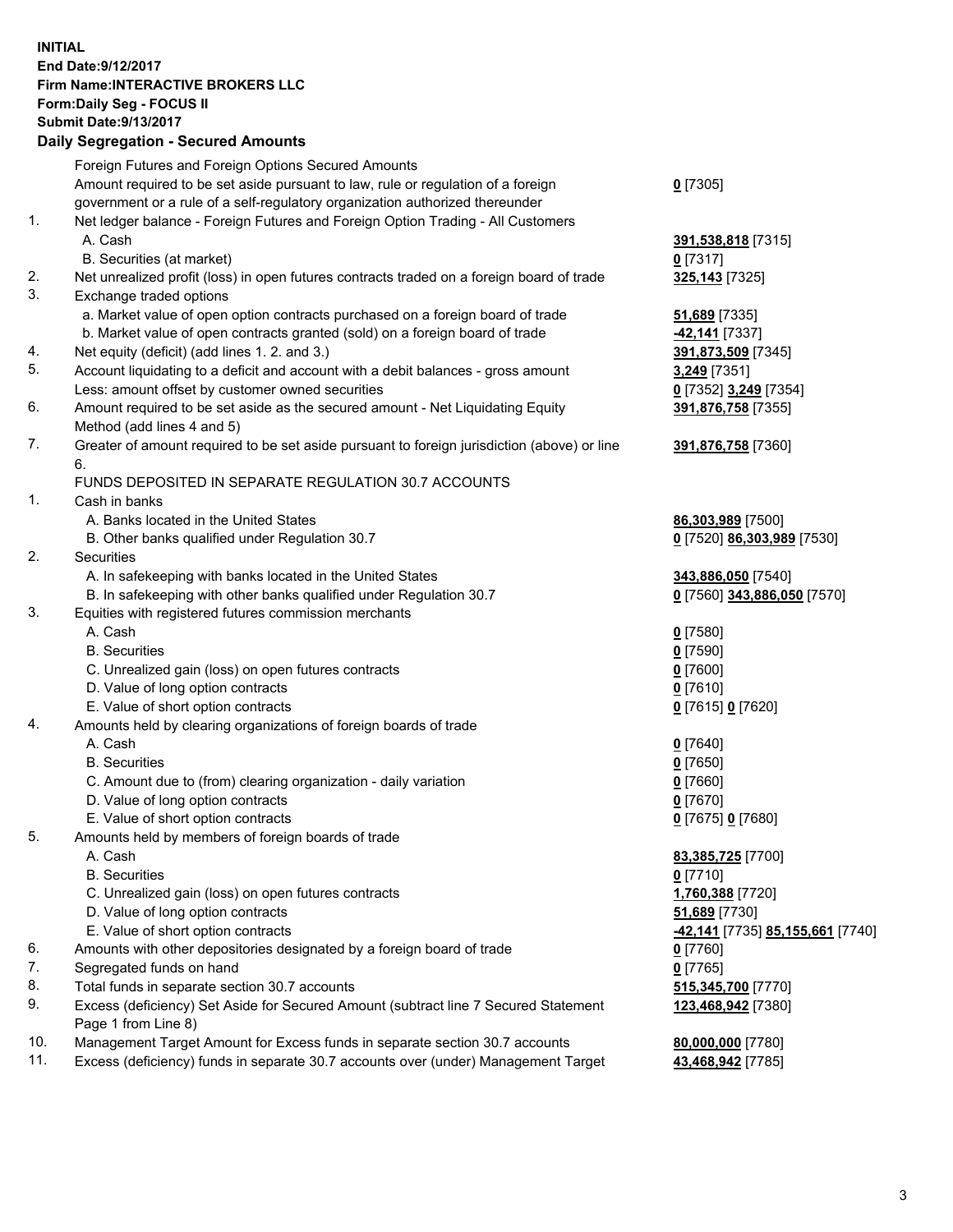**INITIAL End Date:9/12/2017 Firm Name:INTERACTIVE BROKERS LLC Form:Daily Seg - FOCUS II Submit Date:9/13/2017 Daily Segregation - Segregation Statement** SEGREGATION REQUIREMENTS(Section 4d(2) of the CEAct) 1. Net ledger balance A. Cash **4,643,236,750** [7010] B. Securities (at market) **0** [7020] 2. Net unrealized profit (loss) in open futures contracts traded on a contract market **-61,625,413** [7030] 3. Exchange traded options A. Add market value of open option contracts purchased on a contract market **89,756,038** [7032] B. Deduct market value of open option contracts granted (sold) on a contract market **-202,750,214** [7033] 4. Net equity (deficit) (add lines 1, 2 and 3) **4,468,617,161** [7040] 5. Accounts liquidating to a deficit and accounts with debit balances - gross amount **211,219** [7045] Less: amount offset by customer securities **0** [7047] **211,219** [7050] 6. Amount required to be segregated (add lines 4 and 5) **4,468,828,380** [7060] FUNDS IN SEGREGATED ACCOUNTS 7. Deposited in segregated funds bank accounts A. Cash **1,099,714,032** [7070] B. Securities representing investments of customers' funds (at market) **2,391,619,890** [7080] C. Securities held for particular customers or option customers in lieu of cash (at market) **0** [7090] 8. Margins on deposit with derivatives clearing organizations of contract markets A. Cash **516,819,599** [7100] B. Securities representing investments of customers' funds (at market) **779,283,795** [7110] C. Securities held for particular customers or option customers in lieu of cash (at market) **0** [7120] 9. Net settlement from (to) derivatives clearing organizations of contract markets **-2,211,815** [7130] 10. Exchange traded options A. Value of open long option contracts **89,724,606** [7132] B. Value of open short option contracts **-202,722,372** [7133] 11. Net equities with other FCMs A. Net liquidating equity **0** [7140] B. Securities representing investments of customers' funds (at market) **0** [7160] C. Securities held for particular customers or option customers in lieu of cash (at market) **0** [7170] 12. Segregated funds on hand **0** [7150] 13. Total amount in segregation (add lines 7 through 12) **4,672,227,735** [7180] 14. Excess (deficiency) funds in segregation (subtract line 6 from line 13) **203,399,355** [7190] 15. Management Target Amount for Excess funds in segregation **155,000,000** [7194] **48,399,355** [7198]

16. Excess (deficiency) funds in segregation over (under) Management Target Amount Excess